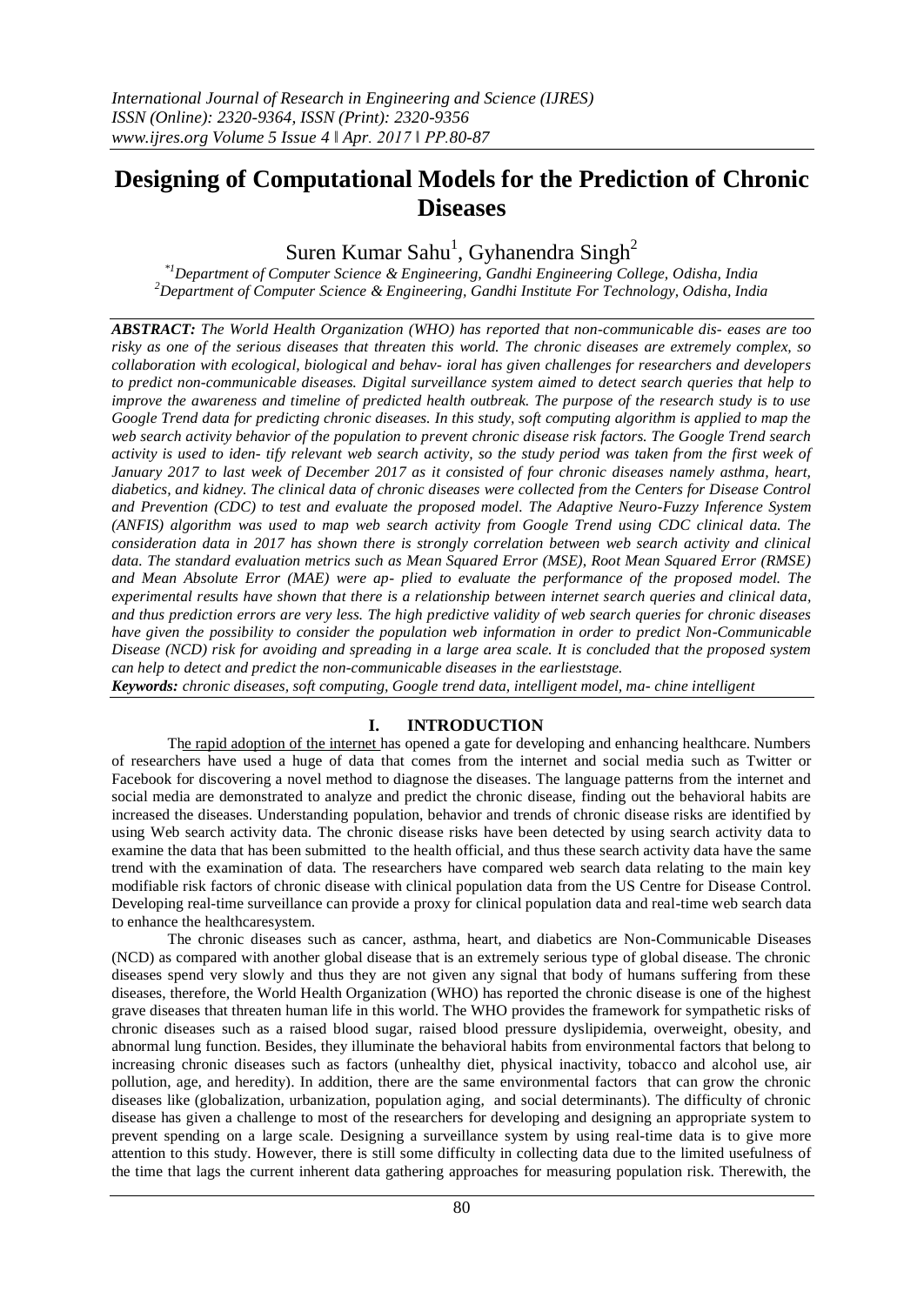researchers have used web search data to convert into real-time data that can help to prevent the spent chronic diseases in a large area. The web search can provide insight into the problems of the population by analyzing search patterns from web activities. Google search volumes are used as a proxy to analyze the behavior of population such as fitness, diet, weight loss, and smoking for detection chronic disease [18, 19]. Similarly, considering the web search activity data as useful information, it becomes a proxy for chronic diseases are related to risk behavior and habits. Further, these risk behavior and habits provide a step to avoid risks and expend for chronic diseases [20]. In this present search, work uses a machine- learning algorithm to predict web search activity and behavior as a proxy for chronic disease risk factors. The novelty of the research is used web search activity patterns to detect and predict non-communicable diseases. Meanwhile, a soft computing algorithm is proposed to improve the prediction process. The paper is organized as follows in Section 1 presented an introduction. The significant of study is discussed in Section 2. In Section 3 presents background of study material and methods is analyzed in Section 4. Finally, the paper is stopped up with conclusion in Section5.

## **II. BACKGROUND OFSTUDY**

A. Jurgen [1] proposed the Auto regression model to predict the influenza epidemic.Internet search activity was used to enhance short-term forecasts. Some researchers de- monstrated search queries data to estimate and predict the influenza epidemic. S.-Y. Shin et al. [2] Used the correlation method to find out the relation between National Influenza Surveillance Data and search terms obtained from smartphones and computers in South Korea [2]. For using Google trend search terms, A. Valdivia et al. [3] used a correlation method to predict influenza by using Europe data. Moreover, J. Ginsberg et al. [4] pro- posed a linear regression model to find a correlation between search queries and CDC data from USA. In addition, S. Cho et al. [5] Presented correlation method to predict influenza epidemic by using south Korea clinical data with search queries obtained from Google trend for south Korea. D. W. Seoet al. [6] proposed a cumulative query method to predict influenza diseases of Korea. The authors correlated Korea center health data with queries terms obtained from a search engine of Korea. Using Twitter data for pre- dicting healthcare diseases, there are numbers of research have introduced like D. A. Broniatowskiet al. [7] used correlation method for discovering the relation between tweets and clinical data obtained from CDC, R. Nagar et al. [8] proposed linear regres- sion model to predict influenza using twitter data with using CDC data, J. C. Santos etal.

[9] authors proposed classification algorithm namely Navies Bays and SVM to discrimi- nate the tweets that submitted by illness peoples. Further, the linear regression model is employed to find the relation between the tweets' and clinical data from CD. Further- more, the researchers have used Wikipedia data to predict the diseases for improving the health system. N. Generous et al. [10] used correlation method to predict global disease from WHO, the Wikipedia data are used to find the relation between the data obtained from search web activity and health data from WHO. D. J. McIver et al. [11]. The Pois- son model is presented to predict influenza outbreak, authors used Wikipedia search data with CDC data. P. M. Markey et al. [12] used a linear model to predict chronic diseases. The Google trend data is considered to correlate with CDC clinical data. Authors have taken behaviors of chronic diseases like smoking and obesity. C. Li et al. [13] presented a correlation method to find the relation between the search quires submitted by illness peoples with CDC. M. Santillanaet al. [14] demonstrates an alternative methodology to enhance the GFT model with guarantee value for digital disease detection broadly. The alternative model automatically selects specific queries to monitor updates of the model for an estimate influenza epidemic. M. Kang et al. [15], Q. Yuan et al. [16], M. Philip et al. [17] develop a model to predict influenza activity with the use of Internet search que- ries from influenza surveillance in China. Soft computing algorithms such as a neural network and fuzzy system have concerned to predict and analyzes the healthcaresystem.

### **III. MATERIAL AND METHODS**

The current research work develops a predictive model for analyzing chronic dis- ease risk based on web search activity and clinical data. The proposed model is used to identify the relation between web search quarries submitted by population and clinical data available in official health. For measuring the chronic diseases, the clinical data has collected from centers Disease Control and Prevention (CDC). These clinical data were obtained from a non-communicable disease surveillance system in the USA. In addition, these data sets were reported weekly percentage of patients who are suffering from chronic diseases. The Log transformation method is proposed can be normalized the data. An evaluation phase used the same metrics namely MSE, RMSE, and MAE for testing the proposed model. The detailed description of the proposed model will be discussed in the following subsections.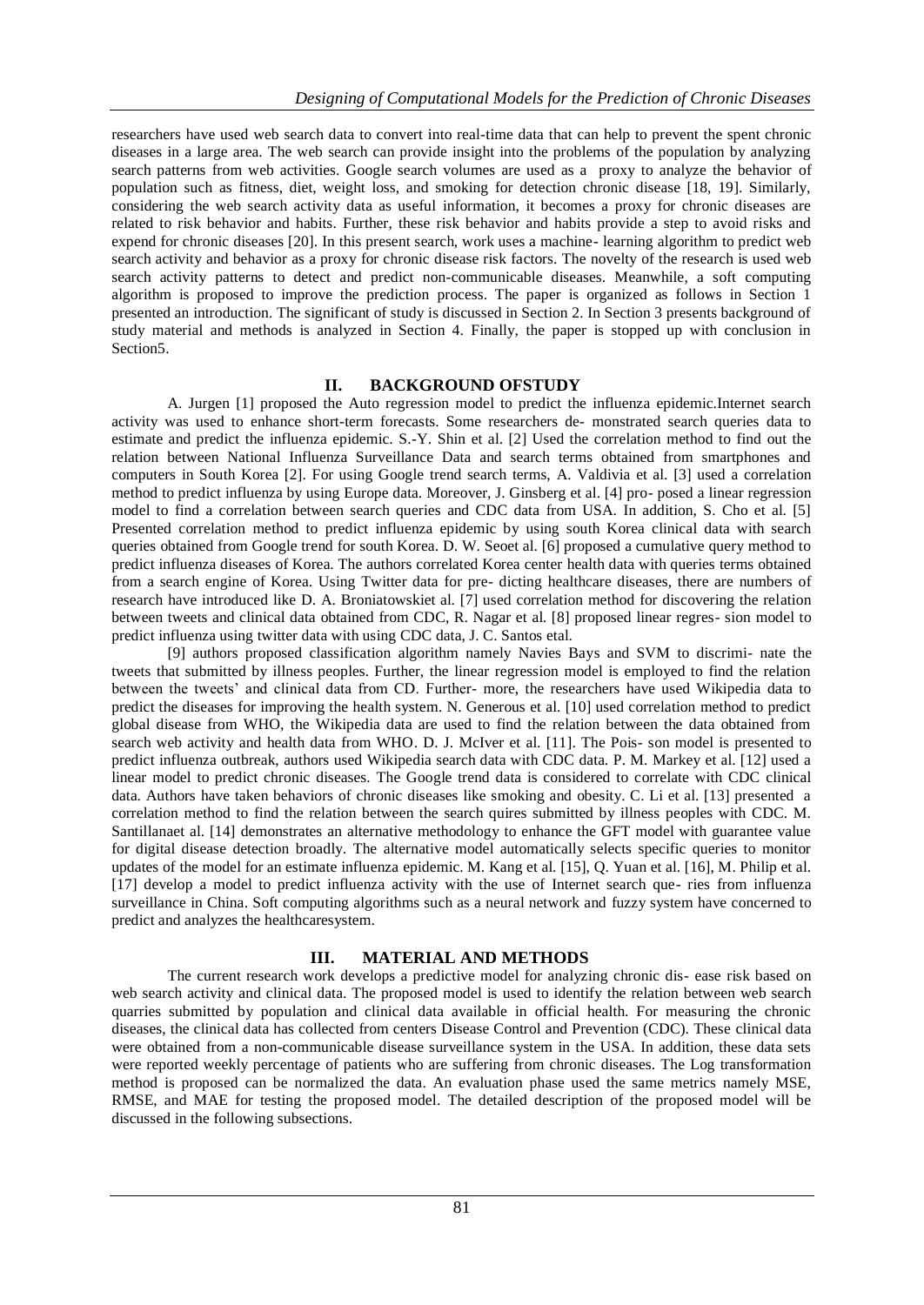#### **Data Sets**

#### (A) ClinicalData

The clinical data is known as a dependent variable data set. The data set was col- lected from the Centers for Disease Control and Prevention (CDC) to operate the Behav- ioral Risk Factor Surveillance System (BRFSS). In this paper, the use of chronic disease benchmark for population risk prevalence is in one year. The training data has been ob- tained from the first week of January 2017 to the last week of December 2017. We have used four types of chronic diseases named Asthma, Diabetes, and heart diseases.

#### (B) Web Search Data

Web search data is defined as an independent variable. The web search activity data is search queries obtained from Google Trend. We have obtained web search queries that have been have submitted or searched by the population of the USA during the period of 2017. Such search queries related to chronic diseases are considered more important. These search queries have useful information for helping to detect or identify chronic diseases. It is emphasized only the search has named some queries of the related disease. The Google Trend supports the researchers to discover the highest search queries related to specific diseases. For obtaining these queries, we have just an entry name of chronic diseases in Google Trend. These search queries are considered as target queries for find- ing the relation between the search queries and patient registration in official health. The considered search terms related to chronic diseases have been investigated as most of the search terms have some similar names of chronic diseases. It is observed that 24 search terms are driven from 157 search terms; these 24 terms have similar names of chronic diseases. Finally, it is noted that these queries are most likely to be associated with chronic disease types by using the accumulated posts during the critical 1 year period (between the first weeks of 2017 to last week 2017). Table 1 shows search queries ob- tained from Google Trend.

#### **Adaptive Neuro-Fuzzy Inference System(ANFIS)**

Adaptive Neuro-Fuzzy Inference System (ANFIS) is a hybrid of Multilayer Feed- Forward Neural Network and fuzzy logic. ANFI algorithm is constructed input-output mapping based on the initial given fuzzy logic system by using a neural network. It is used to predict and analyze the data with superior non-linear mapping that is used to map input space into output space. Furthermore, mapping two Fuzzy Inference Systems (FIS) are used in numbers of real-time applications. These are the Sugeno inference system and the Mamdani inference system, which are presented in the literature. The fuzzy rules for these two inference approaches are different in aggregation and defuzzification. The proposed model is used to predict chronic diseases by using web search, thus the steps of thesoftcomputingmodelareshowninFig.1.Theclinicaldataandwebsearcharenor-



**Fig. 1.** Proposed model.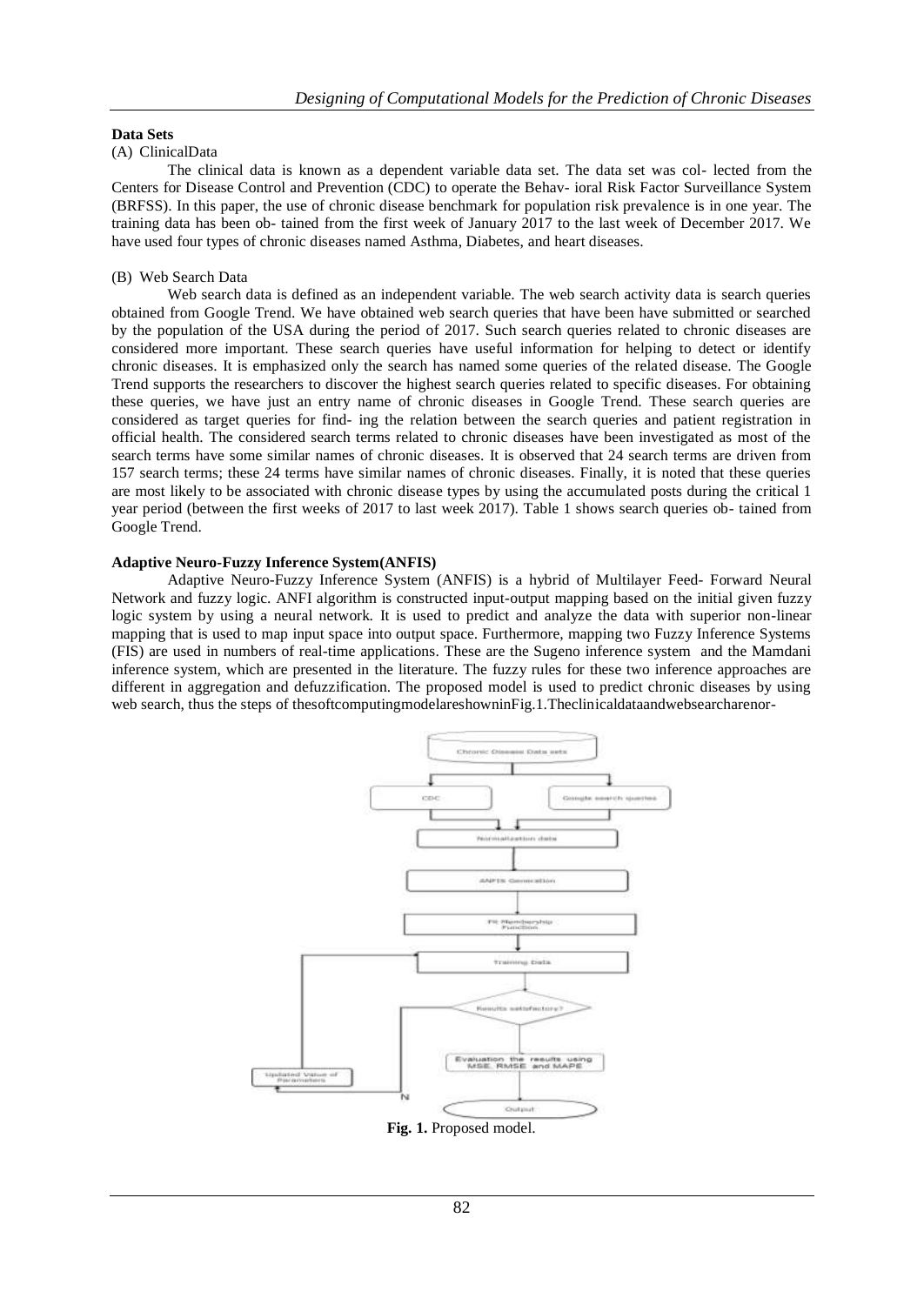| queries<br>Search                    | ofSearch queries of heartSearch queries    |                       | Search queries of kidney |  |
|--------------------------------------|--------------------------------------------|-----------------------|--------------------------|--|
| asthmadiseases                       | diseases                                   | of diabetics diseases | diseases                 |  |
| asthma                               | heart                                      | diabetes type 2       | kidney stones            |  |
| allergy                              | heart disease                              | symptoms              | kidney pain              |  |
| cardiovascular<br>allergy asthma     |                                            | diabetes symptoms     | kidney disease           |  |
| allergy and asthma<br>heart problems |                                            | type 1 diabetes       | kidney stone             |  |
| asthma attack                        | cardiovascular disease                     | what is diabetes      | kidney infection         |  |
| asthma symptoms                      | symptoms                                   | gestational diabetes  | kidney symptoms          |  |
| asthma inhaler                       | cardiovascular system                      | sugar diabetes        | symptoms                 |  |
| what is asthma                       | cvd                                        | symptoms of diabetes  | kidney failure           |  |
| inhaler                              | heart disease symptoms diabetes diet       |                       | kidney transplant        |  |
| asma                                 | what is heart disease                      | diabetes signs        | kidney cancer            |  |
| asthma cough                         | coronary heart disease                     | diabetic              | kidney function          |  |
| asthma treatment                     | congenital                                 | signs of diabetes     | back pain                |  |
| icd 10 asthma                        | what is cardiovascular                     | diabetes test         | liver                    |  |
| bronchitis                           | congenital heart disease diabetes mellitus |                       | kidney<br>infection      |  |
|                                      |                                            |                       | symptoms                 |  |
| symptoms of asthma                   | diabetes                                   | diabetes causes       | kidneys                  |  |
| asthmatic                            | cardiovascular risk                        | diabetes insipidus    | kidney beans             |  |
| allergies                            | heart attack                               | diabetes icd 10       | kidney stones symptoms   |  |
| Copd                                 | symptoms                                   | ofdiabetes treatment  | kidney stone pain        |  |
|                                      | heartdisease                               |                       |                          |  |
| asthma inhalers                      | blood pressure                             | diabetes association  | chronic kidney disease   |  |
| asthma test                          | heart disease causes                       | diabetes care         | kidney stones pain       |  |
| asthma causes                        | heart diseases                             | diabetes 2 symptoms   | kidney problems          |  |
| asthma exacerbation                  | cardiovascular health                      | pregnancy diabetes    | uti                      |  |
| asthma medicine                      | heart failure                              | pre diabetes          | kidney diet              |  |
| allergy and                          | asthmacardiovascular                       | diabetes definition   | kidney stone symptoms    |  |
| center                               | definition                                 |                       |                          |  |
| asthma medication                    | women heart disease                        | diabetes              | typekidney pain symptoms |  |
|                                      |                                            | 2symptoms             |                          |  |

malized by using the log function method then processed by the ANFIS model. The ANFIS model is employed the Gaussian input parameter membership function to analyze the patterns. The parameters of the ANFIS model is shown in Table 2. The relationship between clinical data and web search are used to generalize the relationship between the dependent variable (clinical data) and the independent variable (web search), for model- ing the chronic disease data.

| <b>Table 2. Parameters of ANFIS.</b> |  |
|--------------------------------------|--|
|--------------------------------------|--|

Parameters for ANFIS by FCM algorithm

| $\cdots$ $\cdots$           |      |
|-----------------------------|------|
| Parameter cluster           |      |
| Partition                   |      |
| Maximum number of iteration | 200  |
| Minimum imp                 | 1e-5 |
| Maximum number of epochs    | 200  |
| <b>Error</b> Goat           |      |
| Initial steps size          | 0.01 |
| Step size decrease rate     | 0.9  |
| Steps size increase         |      |
|                             |      |

#### **Modeling of ANFIS model**

The ANFIS model is employed automatically to generate Gaussian shaped member- ship functions, the Fuzzy C-Means (FCM) algorithm is considered to analyze and predict chronic disease. This algorithm is generated fuzzy if-then rules for predicting training data. Fuzzy c-means clustering uses to cluster the data in which the object belongs to all the clusters with different membership values. The FCM method is proposed by Bezdek, the data is clustered into 12 clusters. The clustering technique in each data point belongs to a cluster and some degree that is called membership. The cluster estimates are ob- tained can be used to initialize iterative optimization based on clustering methods and model identification methods like ANFIS. In this research work,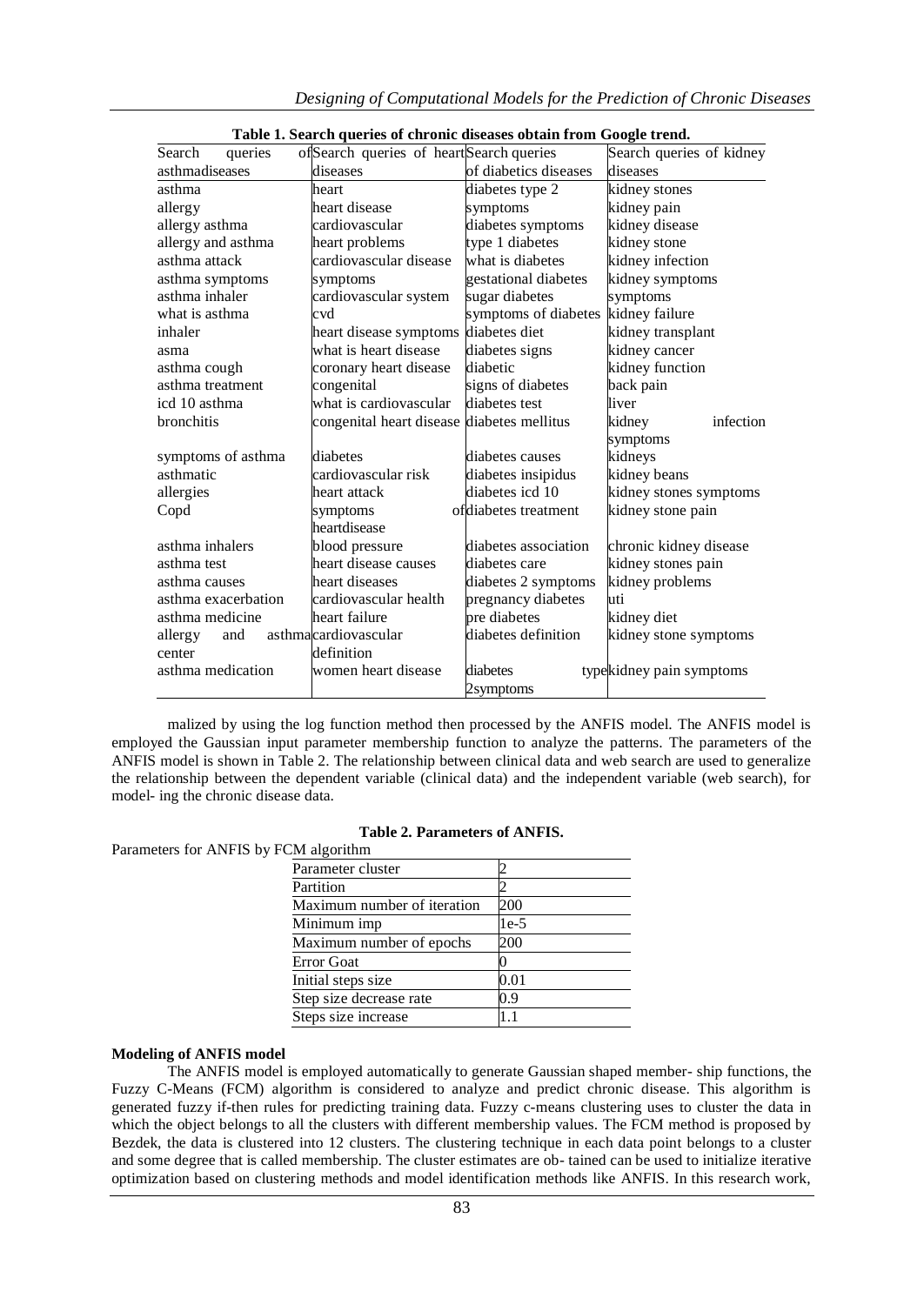15 clusters have been measured for the given one-year training data. The number of clusters should be equal to the numbers of fuzzy rules; this will represent the characteristic of cluster data. The pa- rameters of FCM clustering with fuzzy rules are given in Table 3. At each epoch, an er- ror measure is the sum of the squared difference between actual and desired output is reduced. When the values of the premise parameters are learned, the overall WQI is ob- tained as a linear combination of these parameters. This research work presents evidence regarding the web search quarries form Google trend that has the strongest relation with clinical data by using soft computing ANFIS model. The data collected from CDC. The period of the analysis was the first week of January 2017 to the last week of December 2017, taking time 52 weeks. Four chronic diseases namely asthma, heart, diabetics and Kidney are considered for finding the relationship with web data. We have searched for the similar term of each chronic disease with the help of Google Trend in the same peri- od of clinical data. Google trend has produced web search terms for 52 terms in the USA and for each disease in the period of one year in 2017. The obtained search terms are presented in Table 2. The search terms were normalized by using log function, then by using fuzzy rules based on finding relation with CDC patients.

#### **IV. RESULTS AND ANALYSIS**

The proposed research work demonstrates and combines web search queries with clinical data for predicting the chronic disease; it is observed that this methodology is a more robust dynamic for predicting chronic diseases based on an internet search. The non-linear soft computing model is presented to predict chronic diseases. The non-linear model is more robust as compared to the linear model for predicting healthcare data. The main target of the proposed model is to approve the there is any relation between the clinic data obtaining from the official health and search queries that have been submitted by the USA population. The research data sets have been collected from the CDC and Google Trend. This research work is implemented by using Matlab programming, four evaluation indicators are applied to test and evaluate the soft computing model. From the experimental analysis, it has found there accidental to predict non-communicable diseas- es by using web activity search; making the proposed model for the visible Log normal- ization method is used. The log method is used to scale the data. The research work can help to prevent spreading chronic diseases in large area by scaling and identifying the search term that has submitted by the population in the USA. As we have known the non-communicable diseases are one of danger disease and increasing by using wrong behaviors or habitats. By using web search, we can find all wrong behavior and season which increase the chronic diseases and find a specific solution for controlling and pre- dicting the non-communication diseases. The presents research can help government to identify the when the specific chronic is speeded, can find some vaccination or nay solution for discontinuing spread of non-communicable epidemics. The proposed model is appeared to accurately predict the rank order of states across the USA for each of the NCD risk factors examined. The possible utility of this proposed model is twofold: first, the internet-based activity terms data are publicly available in approximate real time and considered for selecting the most significant internet terms that have related to noncommunicable epidemics. The soft computing proposed model has provided instant feed- back to interference implementation and evaluation. Second fold is gathering the official clinical data from the CDC to analyze and discover the patterns for predicting. The proposed model can be generated ahead of measured and predicted data of numbers of the population survey. The web search collated in 2017 has proved that the infor- mation submitted by the population survey is most useful for improving the healthcare system in the USA. Table 3 shows the prediction results of the soft computing model for predicting non-communication diseases. It is observed that their strongest relation be- tween clinic data from official health and web search terms form Google trend that has been searched and submitted by USA population. The predicted results of the asthma disease are shown that there is a correlation between the clinical data and web search activities. The obtaining results are 0.0331, 0.1819, 0.7874 and 0.1836 with respect to MSE, RMSE, MAE and ErroSTD. Fig. 2 (b) displays the time series plot of the proposed model for predicting asthma diseases, it is noted the predicted results similar to actual data. Moreover, the predicted errors are less and thus this approved that the search terms are clinical data in the same years have relation. Fig. 2 (a) shows the regression plot of proposed for predicting the asthma diseases, it is observed that most of the data point in the regression line, the correlation results  $R =$ 0.625. Furthermore, the prediction results ofheartaretoMSE=0.0180,RMSE=0.1341, MAE=0.0671andErroSTD=0.1354.Itis

**Table 3. Analysis results of proposed model for predicting chronic diseases.**

| <b>Metrics</b>  | Asthma   | heart diseases |        | diabetics diseases kidney diseases |
|-----------------|----------|----------------|--------|------------------------------------|
|                 | diseases |                |        |                                    |
| <b>MSE</b>      | 0.0331   | 0.0180         | 0.0142 | 0.6910                             |
| <b>RMSE</b>     | 0.1819   | 0.1341         | 0.1193 | 0.8312                             |
| <b>MAE</b>      | 0.7874   | 0.0671         | 0.0577 | 0.1739                             |
| <b>ErrorSTD</b> | 0.1836   | 0.1354         | 0.1205 | 0.8392                             |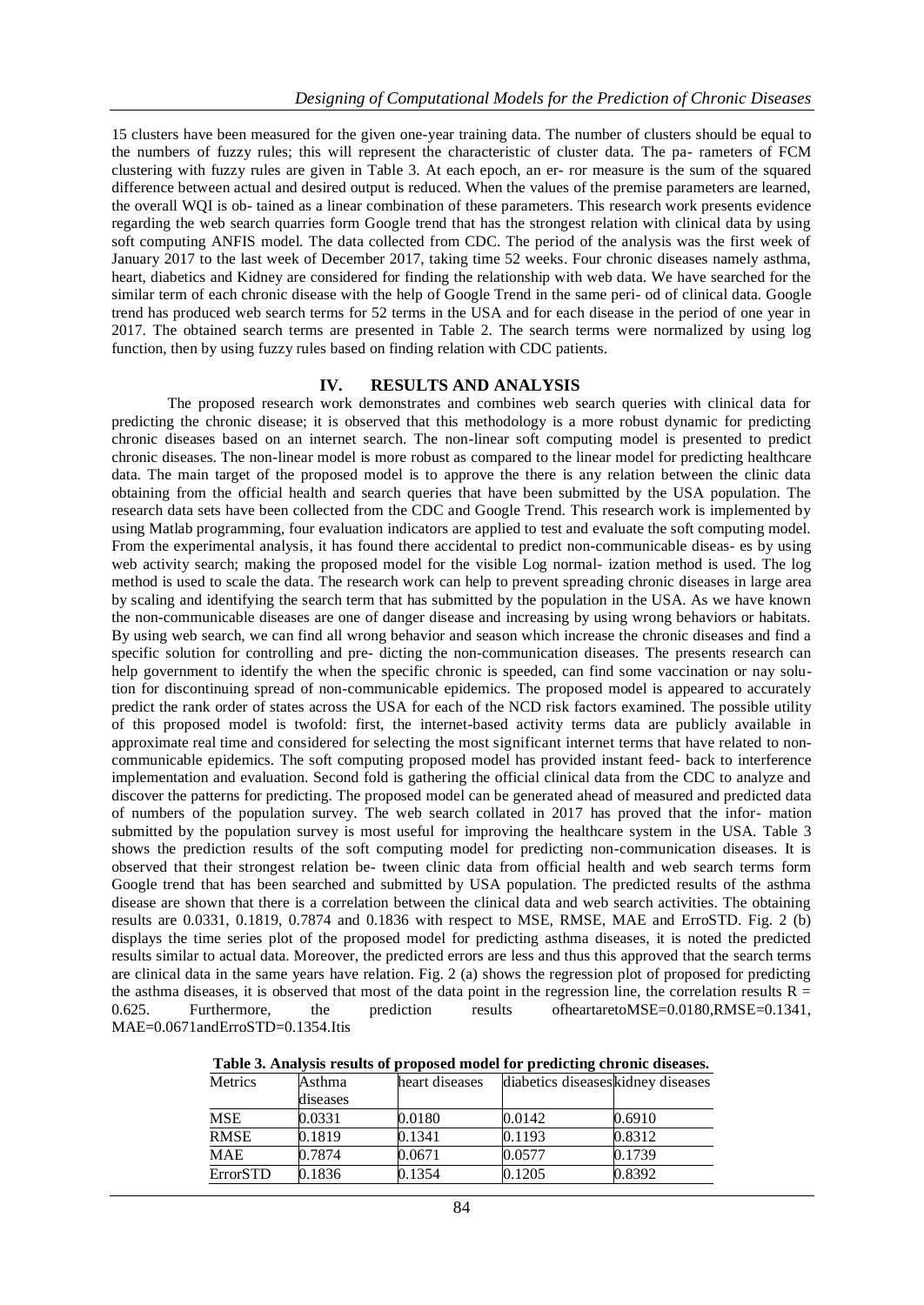

**Fig. 2.** Performance time series of ANFIS mode by using asthma diseases data.



(a)Regressionplot.(b) Time series plot. **Fig. 3.** Performance time series of ANFIS mode by using heart diseasesdata.

observed that the prediction of errors are very less as compared with asthma diseases and this indicates that heart clinical data and internet search data have the solidest correlation. The ErroSTD is very less as shown in Fig. 2. In Fig. 3 illustrates the percentage of cor- relation between the actual data and prediction heart data obtained from the soft com- puting model. The correlation  $R = 0.816$  points out most prediction data is near to line regression. The predicted results of diabetics used by the proposed model are much bet- ter as compared with other chronic diseases. The proposed model has achieved 0.0142, 0.1193, 0.0577 and 0.1205 in terms of evaluation metrics to MSE, RMSE, MAE and ErroSTD. It is observed that the prediction of errors is very less in the time series plot as shown in Fig. 4. The percentage of correlation between output and actual diabetics data is  $R = 0.801$ , this is concluded the correlation between the registered data in official health and web search data searching by patients. Moreover, the prediction of results of kidney diseases used by the proposed model is satisfied. It is observed that the errors are more as compared with another chronicdisease data.The predictionresultsareMSE=



(a)Regressionplot. (b) Time seriesplot. **Fig. 4.** Performance time series of ANFIS mode by using diabetics diseases data.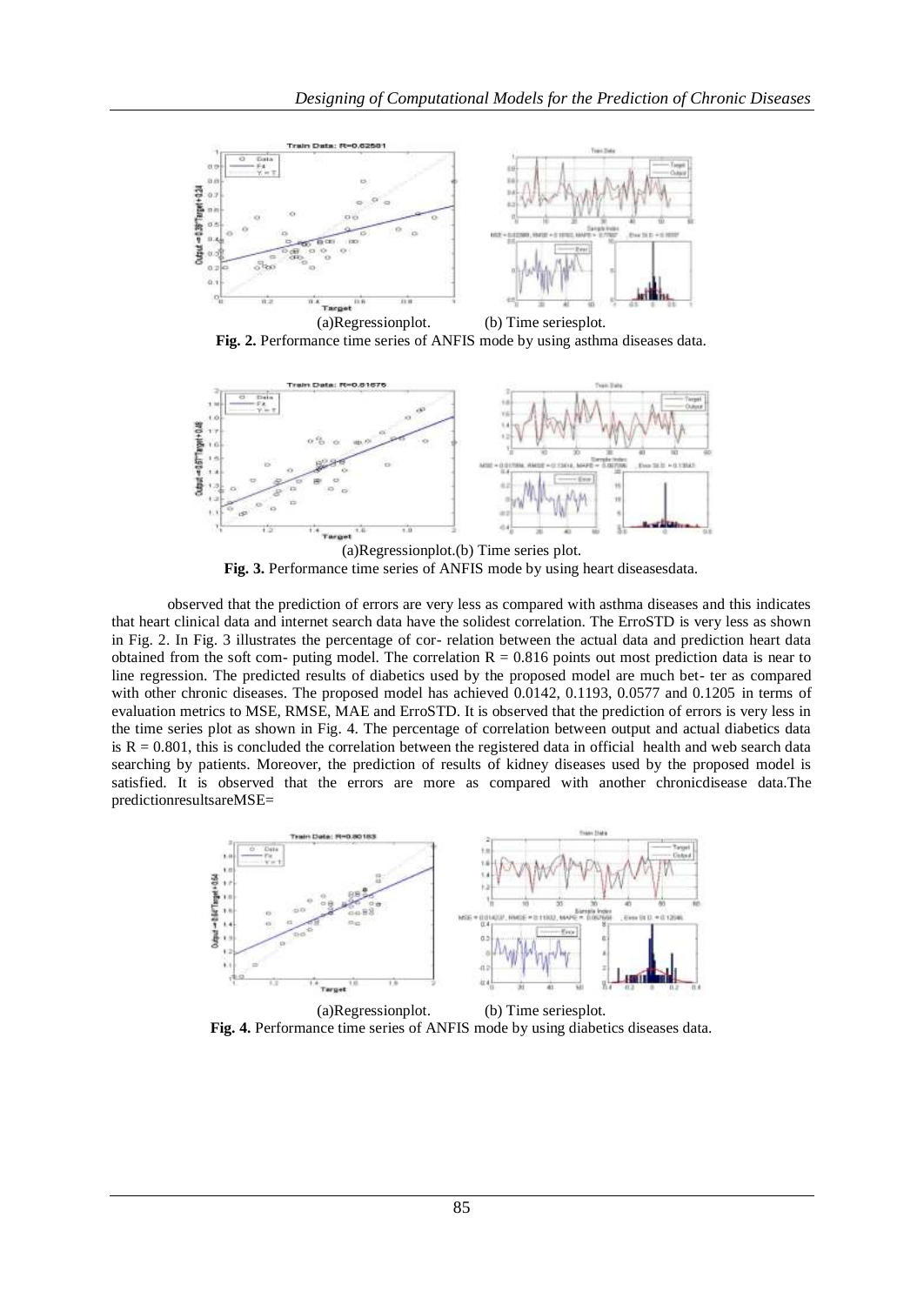

(a)Regressionplot. (b) Time seriesplot. **Fig. 5.** Performance time series of ANFIS mode by using kidney diseases data.

0.6910, RMSE = 0.8312, MAE = 0.1739 and ErroSTD = 0.8392. Fig. 5 shows the per-

formance of the proposed model for predicting kidney data used by web search activities. It is also observed that the proposed model is more. The estimation of the proposed model for CDC – reported non-communication disease visits has given the possibility for improving the healthcare system for prediction non-communication diseases. The pro- posed methodology has strange predictive used by soft computing ANFIS. The results have indicated that the web search queries data are proxy to estimate clinical data. Con- sequently, the proposed model can improve the health level of the population at some time government. The web search queries are represented population-level trends in risk for the USA. The proposed system is examined that web terms are used as a proxy for non-communicable disease risk behavior at USA citizens. When internet search has become ubiquities through the smart health system, the health system will be more interac- tive with Google to process these words and exact useful information. The level of useful information is provided the opportunity to understand the effeteness heterogeneous pol- icy change in different countries. This research work made a potential power for devel- oping a smart surveillance system that detects chronicdiseases.

In fact, the USA has annual surveys of non-communication diseases but another country does not have such kind of this system, we have used USA country data for training the proposed system. In further work, we try to develop the annual surveys of non-communicable diseases in Saud Arabia for making the healthcare system smarter. We have judged that the proposed system will be more applicable to developing the surveillance system in Saudi Arabia. The results have been obtained in this study recom- mend that web search is provided a proxy for non-communicable diseaserisk.

To validate and test this research work results, the experiment indicates that there are strong relationships between the clinical and hospital and search web that submits in the same period. USA populate ion suffering from spreading chronic diseases as WHO reported. Developing a surveillance system is a master required to stop spread these epi- demics. As a result, the healthcare is very important for growing the economy of the country. There is an existence of surveillance system for collecting and reporting the data submitted into the official health. The prediction analysis approved that there is a tem- poral correlation between the Google trend and chronic disease risk. The data related to the surveillance system RSPS is correlated with Google trend as it is observed in the strongest relation. Finally, it is observed that with the increasing search on the web about information health will open the large doors to WHO for improving healthcare. Hence, the WHO with using web search main advantage of using search quarries can obtain useful information for early detecting and prediction risk. The information from web search informs the government due the data of CDC is later for oneweek.

### **V. CONCLUSION**

The chronic disease is one of the biggest diseases faced societies in over the world. For this reason, the proposed research is conducted to avoid and minimize the spread of the disease prediction and the chronic diseases by using the new system. The new novel is to predict chronic diseases by using web search activities that have been submitted and searched by patients within sociality. The present study is the focus of the USA sociality. The main objective of the proposed system is to design an advance model to handle and predict noncommunicable diseases in order to help official health and control the spreading diseases. The non-linear soft computing was applied to predict chronic diseas- es. The standard data is gathered from the CDC. The internet search pattern is obtained from the Google trend. Four evaluation metrics are employed to test the proposed system. From the experimental analysis, it is investigated that we can design system that predicts chronic diseases namely with using search terms. It is concluded that there are relations between the clinical data that registered in public health and search queries that are sub- mitted by the population.